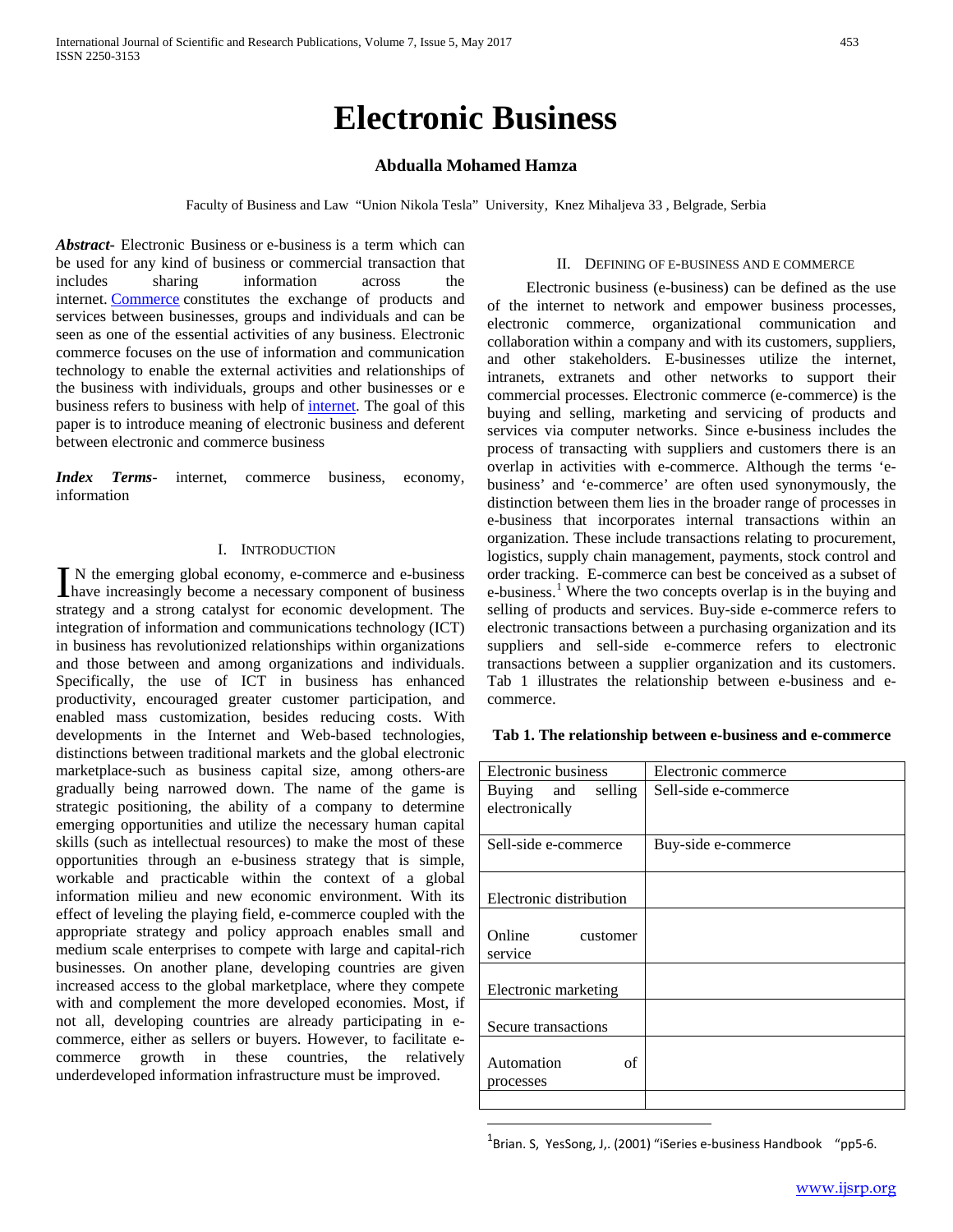| Electronic collaboration |  |
|--------------------------|--|
| Source e-business book   |  |

#### III. IS E-COMMERCE THE SAME AS E-BUSINESS?

 While some use e-commerce and e-business interchangeably, they are distinct concepts. In e-commerce, information and communications technology (ICT) is used in inter-business or inter-organizational transactions (transactions between and among firms/organizations) and in business-toconsumer transactions (transactions between firms/organizations and individuals). In e-business, on the other hand, ICT is used to enhance one's business. It includes any process that a business organization (either a for-profit, governmental or non-profit entity) conducts over a computer-mediated network. A more comprehensive definition of e-business is: "The transformation of an organization's processes to deliver additional customer value through the application of technologies, philosophies and computing paradigm of the new economy."[2](#page-0-1)

## IV. THREE PRIMARY PROCESSES ARE ENHANCED IN E-BUSINESS

 1.Production processes, which include procurement, ordering and replenishment of stocks; processing of payments; electronic links with suppliers; and production control processes, among others.2. Customer-focused processes, which include promotional and marketing efforts, selling over the Internet, processing of customers' purchase orders and payments, and customer support, among others; 3. Internal management processes, which include employee services, training, internal information-sharing, video-conferencing, and recruiting. Electronic applications enhance information flow between production and sales forces to improve sales force productivity. Workgroup communications and electronic publishing of internal business information are likewise made more efficient.<sup>[3](#page-1-0)</sup>

#### V. THE GROWTH OF E- BUSINESS

 The most significant factor that transformed the internet into a global communications phenomenon was the development of the World Wide Web (WWW) in the early 1990s. This extended the functionality of the internet by introducing hypertext that linked documents held on the internet servers. This facilitated access to particular parts of documents or even to other relevant documents held on other servers. This was called the hypertext transfer protocol (HTTP) and derived from a markup language called hypertext markup language (HTML). Within the servers, each document, or pages within documents, is given

 $\overline{a}$ 

a unique address. The addresses are termed universal resource locators (URL's). The ability to access pages, documents and servers from many different websites created a network of interconnectivity and gave rise to the term the World Wide Web. The Web was the catalyst for huge changes in the business environment as more and more firms sought to integrate their traditional business models with those online. By the mid-1990s firms 'born on the net' emerged, whose function was to exploit the opportunities in the marketplace by using the internet? However, the key driver of the phenomenal rise of the internet was the rapid increase in the use of computers with access to the internet and the Web by the public. From 1993 to 1996 the number of computer users with access to the internet and the Web rose from zero to 10 million. In 2004 the figure stood at around half a billion. Also, the number of websites appearing on the Web has increased exponentially from 1993 onwards. In the months following the release of HTTPand HTML there was less than 50 websites in existence. By the end of the decade there were countless millions available. Since the commercialization of the internet in the mid-1990s demand for its use has increased hugely each year. In fact, the growth of the internet has been such that there are fears that the existing infrastructure may be unable to sustain demand into the future. The internet has had a profound effect at so many different levels including individuals, society, business, governments, education, health, security services, entertainment, news services, financial markets and many others. To comprehend the staggering growth of the internet many analysts turn to the prediction of the founder of Intel and inventor of the chip, Gordon Moore. In the mid-1960s Moore predicted that the number of components that could be located on a single chip would double every twenty-four months. In the twenty years between 1974 and 1994 the Intel 8080 chip increased the number of transistors from 5000 to over 5 million. This exponential growth phenomenon became known as Moore's law and can easily be related to the growth witnessed in demand for access to information technology in general, and the internet in particular. The internet has created a new communications channel and provides an ideal medium for bringing people together cheaply efficiently and for a wide range of different reasons. It has also presented opportunities and challenges for the business community. As consumers become more knowledgeable about using the internet to service their needs and wants so the business community has been boosted by the potential the internet presents for extending markets, developing new products and services and achieving a competitive advantage and profitability. New markets quickly emerged based on applications of the internet, most prominently the business-toconsumer (B2C) and business-to-business (B2B) sectors. One of the key characteristics of e-commerce is the ease of entry for firms. The cost of entry and exit is low relative to traditional industries, as firms do not require large sales teams, costly investment in infrastructure or high sunk costs in order to compete effectively. Rising connectivity rates among potential customers ensures increasing competition among e-commerce firms as more are attracted to the source of potential revenue. Importantly, the internet does away with geographical boundaries thereby increasing yet further the extent of competitive rivalry. Intense competition is a characteristic of the internet economy and has spread across all e-business and e-commerce sectors. Tab

<sup>&</sup>lt;sup>2</sup>Bartels,A,.(2000) "The Difference Between E-Business and e-Commerce,, p. 41

<span id="page-1-1"></span><span id="page-1-0"></span> $3$ Ravi, K,. (1997) electronic commerce (university of Rochester, NEW YORK)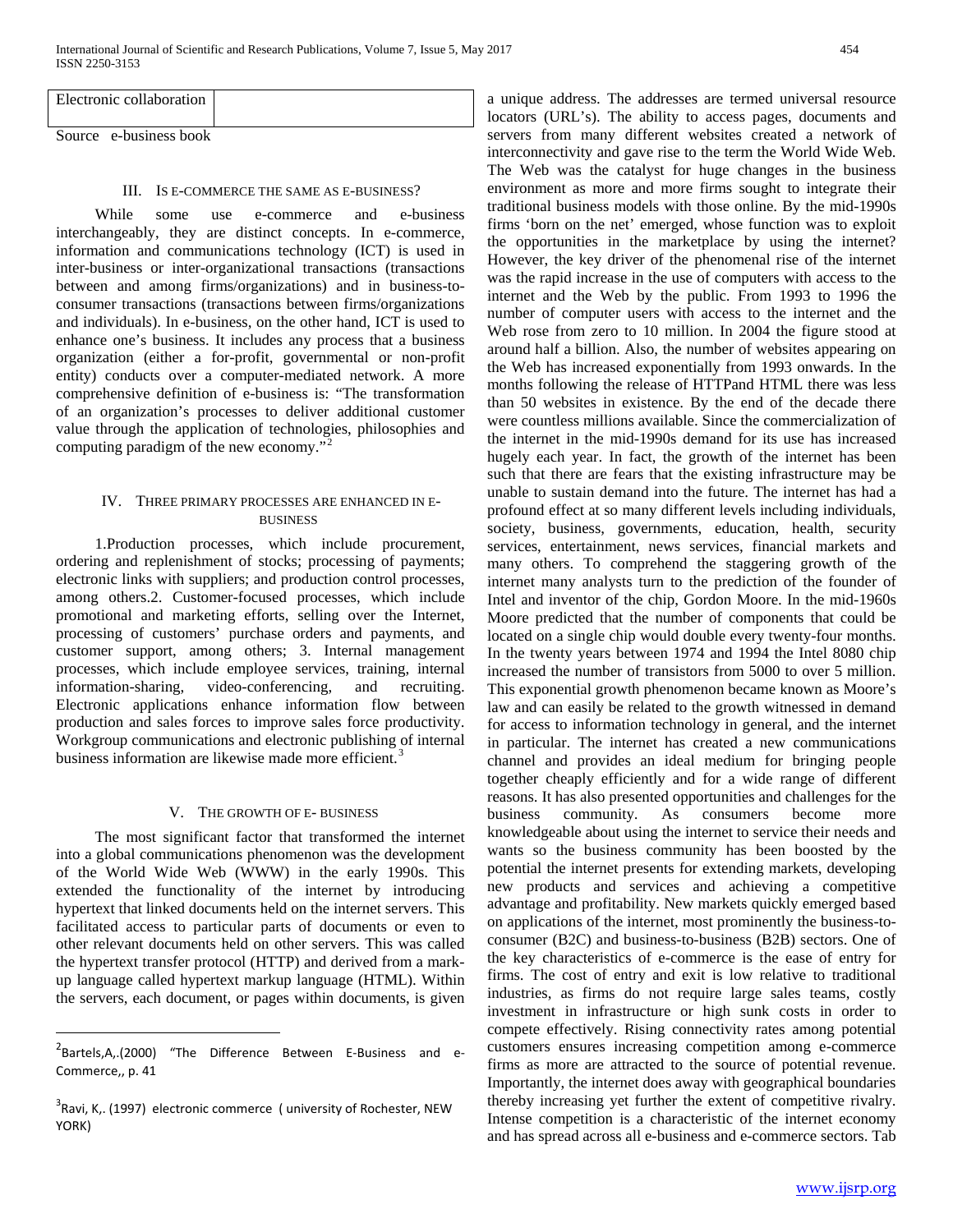2 outlines the main benefits that firms and consumers gain from using the internet. $4$ 

| Tab 2 Advantages of using the internet for firms and |  |
|------------------------------------------------------|--|
| consumer                                             |  |

|                | firms                              | consumer                     |
|----------------|------------------------------------|------------------------------|
| 1              | Ease of access                     | Ease of access               |
| $\overline{c}$ | Ease of use                        | Ease of use                  |
| $\overline{3}$ | Access to wider market             | Access to market information |
| 4              | potential economies<br>of<br>scale | Convenience                  |
| 5              | Marketing economies                | Lower prices                 |
| 6              | <b>Improved</b> logistics          | Personalization              |
| 7              | Automated processes                | Customization                |
| 8              | Network externalities              | Network externalities        |
| 9              | Improved<br>customer<br>knowledge  | One-to-one customer service  |
| 10             | Lower costs                        | Access to internet community |
| 11             | Increased efficiency               | Empowerment                  |

Source e-business book

#### VI. THE TOP TEN REASONS TO INVEST IN E-BUSINESS?

- $\checkmark$  You can't afford not to. The costs of not doing ebusiness include loss of customers to competitors with good websites and loss of potential revenue. There are also existing tools and software, many designed for small businesses that offer you low-cost solutions to meet your business needs.
- $\checkmark$  It can help you find better business deals. You can use the Internet to find information about products, services and suppliers. It provides you with quick access to product reviews and cost comparisons.
- It can increase your sales. A website can increase your sales by providing a larger market, by making it easier for customers and suppliers to look at your products and services, and by making it easier for people to buy your products.
- It enables you to improve your marketing strategies. With the Internet, it's easier to summarize and analyze information about customers visiting and buying from your website. You can use this information to modify your promotional strategies to maximize sales.
- It can help you reach new markets. People are increasingly using the Internet to find information and to conduct transactions. Depending on your goals, the

Internet can help you target new customers, including customers beyond your local market. Even if you don't sell anything online, a website makes it easier for potential customers to find you.

- It enhances customer service. The Internet allows you to give customers more choices while offering them quick and easy access to information about your business. Email and Frequently Asked Questions (FAQs) are two examples of simple, cost-effective tools that can improve your customer relations. Plus, the Internet allows you to service clients
- $\checkmark$  It enables quick and widespread distribution of information. By using a website that can be easily updated, you will be able to quickly supply customers with current information. For example, you can change your products and prices more quickly and efficiently on the Web compared to a print-based catalogue.
- It allows small businesses to compete with larger businesses. From the vantage point of the customer, a professional web presence can make your business comparable to larger competitors and enhance the credibility of your business
- $\checkmark$  It can reduce costs. E-business can reduce costs by decreasing the time it takes to complete business processes. Invoices can be processed quickly and accurately. Studies show that an automated system can save two thirds of the costs involved in manually processing a customer order.
- It can make business processes more efficient. It can help improve the speed and accuracy of transactions. For example, an online ordering system can eliminate or reduce manual paper work and telephone order taking.<sup>[5](#page-2-0)</sup>

# VII. USE OF THE INTERNET

 Demand for internet services has been growing year on year since it became generally available to the public in the mid-1990s. The internet has had an impact on the economic and social fabric of many societies and has been the catalyst for changes in the way people interact, do business, gain information and seek entertainment. The internet has provided a whole new economy with its own rules and terms of engagement. Businesses and customers have been through a period of learning about how they can best leverage advantage from using the internet and many users are now adept at utilizing the technology in a versatile and effective way to enhance their lifestyle. In the UK around 60% of adults actively use the internet (Oxus). Of those, seven out of ten regard the internet as important or very important to their lives. The average time spent on computers by the 2200 people surveyed by the Oxford Internet Institute (OII) in 2005 was one and a half hours. The time spent using the internet has been at the expense of other activities such as reading, watching television and family life. There are many types of activities available on the internet but searching for information or communicating via e-mail are the two most

 $\overline{a}$ 

<span id="page-2-1"></span><span id="page-2-0"></span><sup>-&</sup>lt;br>4 Debbie, and Rechard (2006) " introduction to e-business " hbook

<sup>&</sup>lt;sup>5</sup>Joanna, R,. and Getting, D,. (2005) " E-business success story", handbook PP 12-13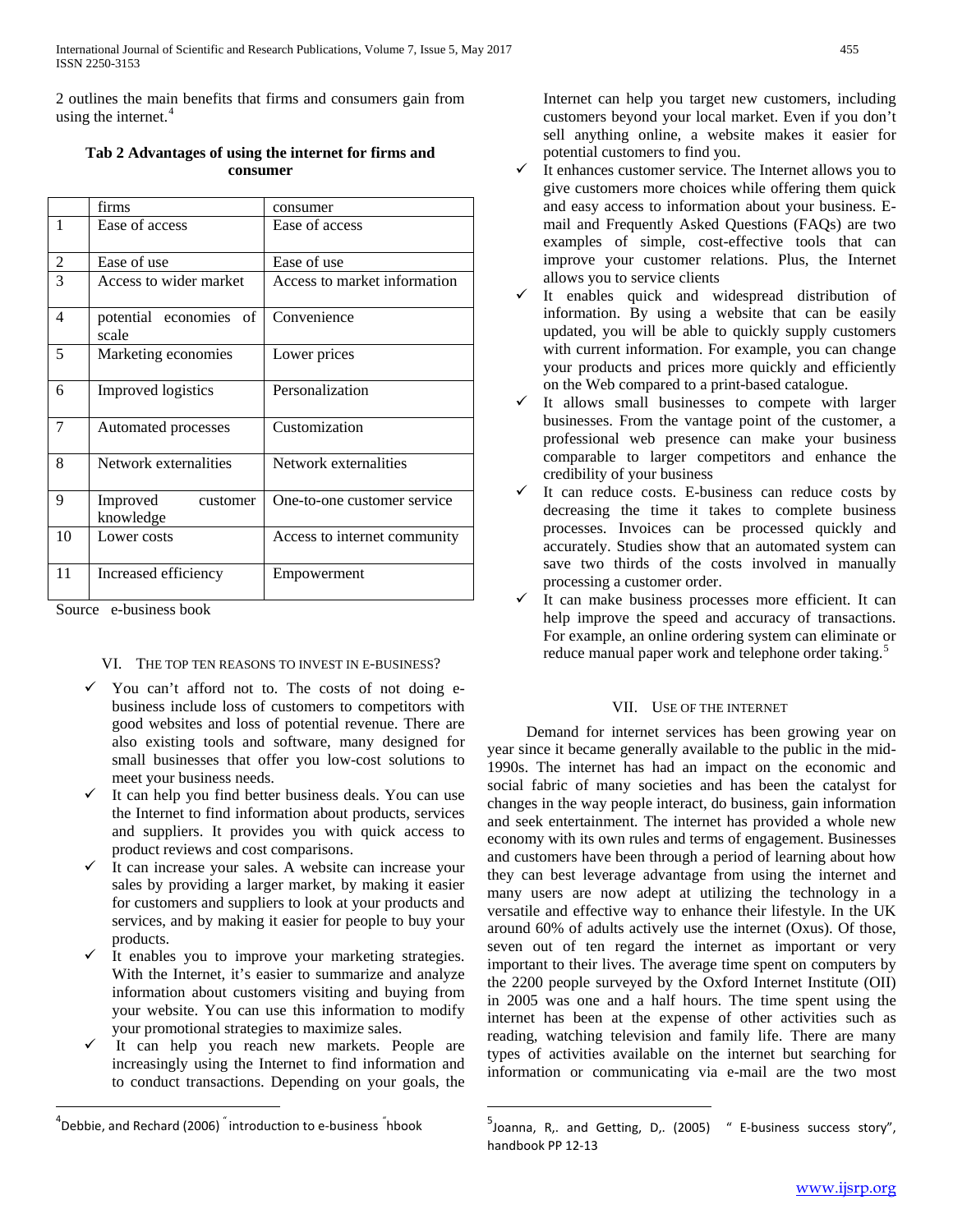popular. Not everyone enjoys the benefits of the internet. There is, in each country, a section of society that remains marginalized or excluded from the digital revolution.<sup>[6](#page-2-1)</sup>

VIII. BENEFITS OF E-BUSINESS:[7](#page-3-0)

- Generate additional Revenues
- New markets
- New products
- New customers
- Reduce Costs (Integration and 'Collaboration')
- Process efficiency
- Reduce IT variety and –complexity
- Customer Retention ('Added Services' and 'Virtual Community')
- Know more about your customers
- Integrated channel management
- Proactive and personalized offerings
- Improve Image / Position Brand
- Applying innovative technologies
- Leadership enterprise

## IX. CONCLUSION

 E-business and e-commerce are technology-driven industries. The development of the internet and its commercialization through the World Wide Web has opened up an important channel of communication between buyers, sellers and partners in the supply chain of products and services. The huge growth in internet usage has only been possible because of the information infrastructure that supports such a large amount of information traffic. There are concerns that if internet usage continues to grow at levels seen during the last decade, then further infrastructure development will be required to support the demand. However, the introduction of broadband technology has helped alleviate congestion on the internet by accommodating greater numbers of users as well as offering high-speed services. The e-business environment offers a number of opportunities for firms to present unique value propositions to customers. The ebusiness industry structure has been through three distinct phases. Firstly, there was a surge of interest from internet startups leading to the so-called dot-com era. There followed an industry 'shake-out' as the forces of supply and demand meant that many firms were unable to achieve economic viability. Only those with robust business models were able to survive and prosper. The current industry structure is characterized by an increasing number of entrants seeking a market share in all the ebusiness markets. However, unlike in the late 1990s, the demand for products and services online has been rising rapidly as consumers become increasingly aware of the benefits that the internet can provide.

 $\overline{a}$ 

#### **REFERENCES**

- [1] Brian . S,. YesSong, J,. (2001) "iSeries e-business Handbook "pp5-6
- [2] Debbie, and Rechard (2006) " introduction to e-business "hbook pp 1-
- [3] Ravi, K,. (1997) electronic commerce ( university of Rochester, NEW YORK)
- [4] Joanna, R,. and Getting, D,. (2005) HAND BOOK E-business success story PP 12-13
- [5] Thomas, L,. (2001) " MEASURING ELECTRONIC BUSINESS" handbook pp 1-4
- [6] Bartels,AM. (2000) "The Difference Between E-Business and e-Commerc, p. 41
- [7] Chetan, K,. (1999) Ramaiah School of Advanced Studies Bangalore

## **AUTHORS**

**First Author** – Abdualla Mohamed Hamza, Faculty of Business and Law "Union Nikola Tesla" University, Knez Mihaljeva 33 , Belgrade, Serbia, Email: abdollahamza44@gmail.com, Tel:0381612339458

<span id="page-3-0"></span> $6$  Thomas, L,. (2001) "Measuring Elektronic Buziness", handbook pp 1-4

<sup>7</sup> [Chetan,](https://www.linkedin.com/pub/chetan-kulkarni/36/391/b00?trk=biz_employee_pub) K,. (1999) Ramaiah School of Advanced Studies - Bangalore